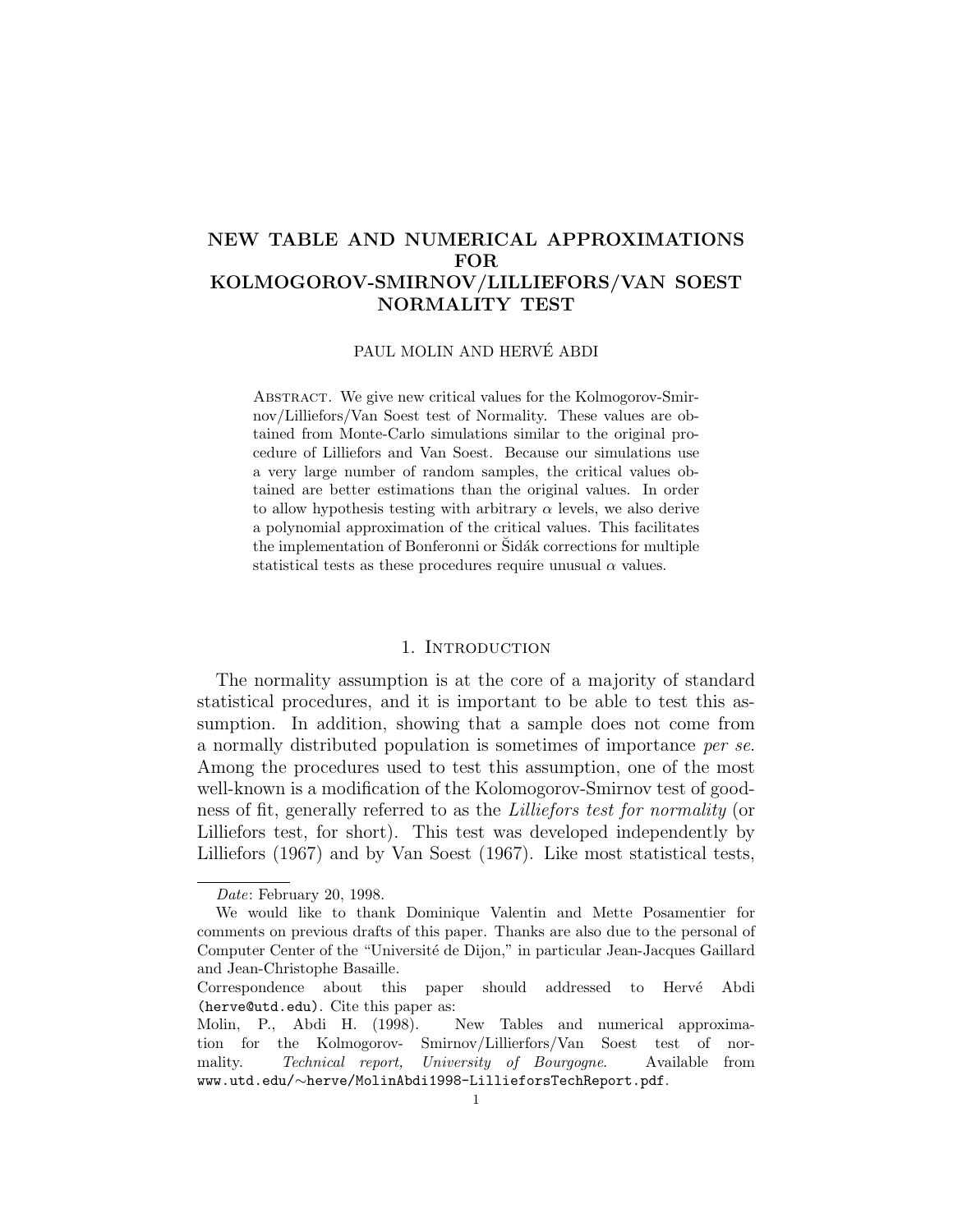

Figure 1. Critical values from Lilliefors (1967) ploted as a function of the sample size and the  $\alpha$  level.

this test of normality defines a criterion and gives its sampling distribution. Because the sampling distribution cannot be derived by standard analytical procedures, it is approximated with Monte Carlo numerical simulation procedures. Specifically, both Lilliefors and Van Soest used, for each sample size chosen, 1000 random samples derived from a standardized normal distribution to approximate the sampling distribution of a Kolmogorov-Smirnov criterion of goodness of fit. The critical values given by Lilliefors and Van Soest are quite similar, the relative error being of the order of 10<sup>−</sup><sup>2</sup> . Lilliefors (1967) noted that this approach is more powerful than the standard chi-square procedure for a wide range of nonnormal conditions. Dagnelie (1968) indicated, in addition, that the critical values reported by Lilliefors can be approximated by an analytical formula. Such a formula facilitates writing computer routines because it eliminates the risk of creating errors when keying in the values of the table.

There are some small problems, however, with the current tables for the Lilliefors test. The first one comes from the rather small number of samples (i.e., 1000) used in the original simulations: The precision of the table could be improved with a larger number of samples. This problem can be seen in Figure 1, which displays the critical values from Lilliefors (1967) as a function of the sample size. The rather jagged appearance of the curves suggests that the critical values are contaminated by random fluctuations. A larger number of samples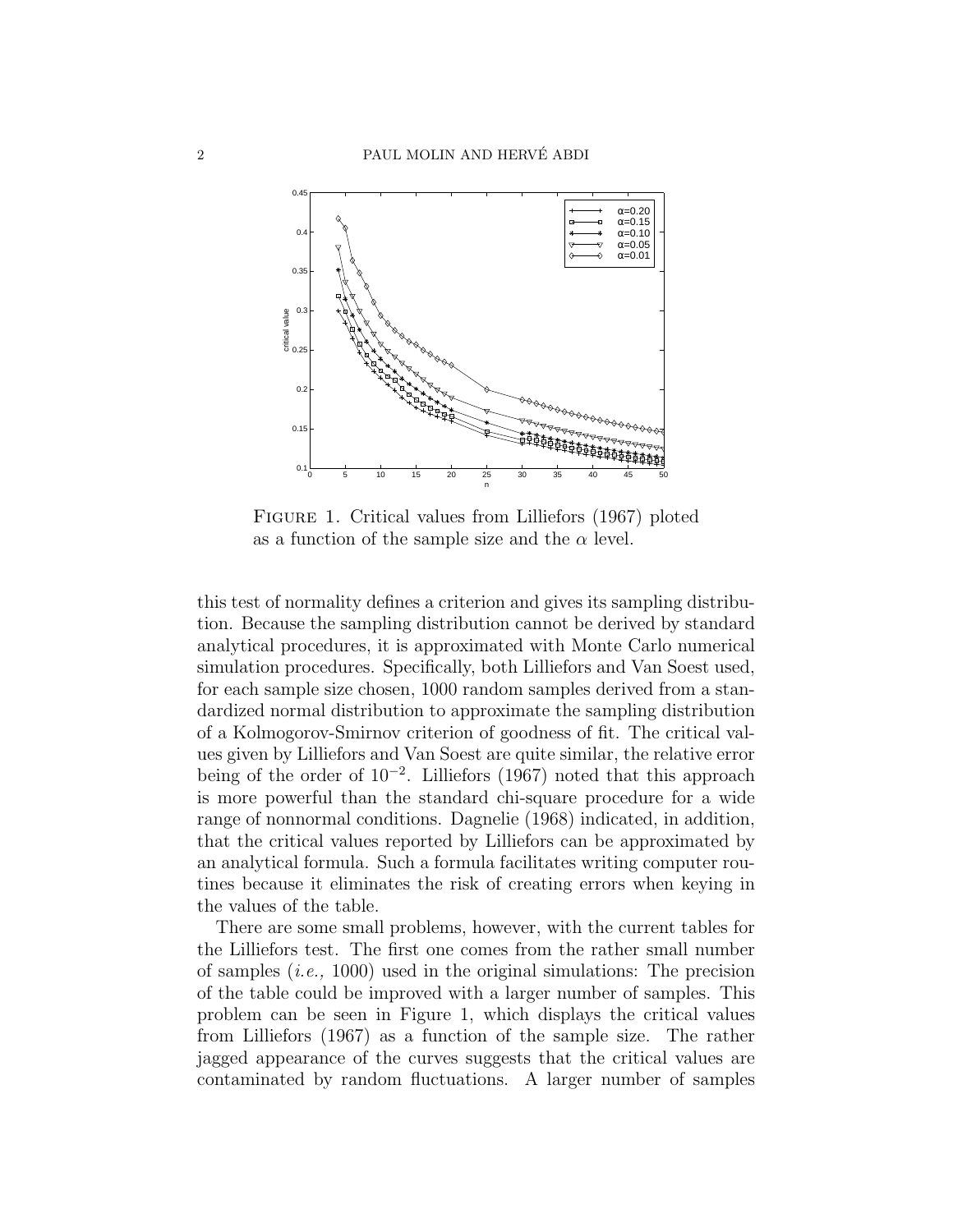would reduce these fluctuations and make the curves look smoother. The second problem, of greater concern, comes from the limited number of critical values reported in the original papers. Lilliefors, for example, reports the critical values for  $\alpha = [.20, .15, .10, .05, .01]$ . These values correspond to most tests involving only one null hypothesis, as this was the standard procedure in the late sixties. The current statistical practice favors multiple tests (maybe as a consequence of the availability of statistical packages). Because using multiple tests increases the overall Type I error *(i.e., the Familywise Type I error or*  $\alpha_{PF}$ , it has become customary to recommend testing each hypothesis with a corrected  $\alpha$  level (*i.e.*, the Type I error *per* comparison, or  $\alpha_{PC}$ ). The main correction procedures are the Bonferonni and the  $\text{Sidák corrections}^1$  (e.g., Abdi, 1987). For a family of J tests, the Bonferonni correction expresses  $\alpha_{PC}$  as

$$
\alpha_{PC} = \frac{1}{J} \alpha_{PF} \ ,
$$

whereas the Sidák correction expresses  $\alpha_{PC}$  as

(1.2) 
$$
\alpha_{PC} = 1 - (1 - \alpha_{PF})^{\frac{1}{J}}.
$$

For example, using a Bonferonni approach with a familywise value of  $\alpha_{PF} = .05$ , and testing  $J = 3$  hypotheses requires that each hypothesis is tested at the level of

(1.3) 
$$
\alpha_{PC} = \frac{1}{J} \alpha_{PF} = \frac{1}{3} \times .05 = .0167.
$$

With a Sidák approach, each hypothesis will be tested at the level of

(1.4) 
$$
\alpha_{PC} = 1 - (1 - \alpha_{PF})^{\frac{1}{J}} = 1 - (1 - .05)^{\frac{1}{3}} = .0170.
$$

As this example illustrates, both procedures are likely to require using different  $\alpha$  levels than the ones given by the original sources. In fact, it is rather unlikely that a table could be precise enough to provide the wide range of alpha values needed for multiple testing purposes. A more practical solution is to generate the critical values for any alpha value, or, alternatively, to obtain the probability associated to any value of the Kolmogorov-Smirnov criterion. In brief, the purpose of this paper is to give better numerical approximations for the Kolmogorov-Smirnov test of normality, and to derive an analytical formula for the critical values of the criterion.

This paper is organized as follows: first, we present the numerical simulations used to approximate the sampling distribution of the Lilliefors test; second, we derive a numerical expression for the critical

<sup>1</sup>Bonferonni is simply an approximation using the first term of a Taylor series of Šidák.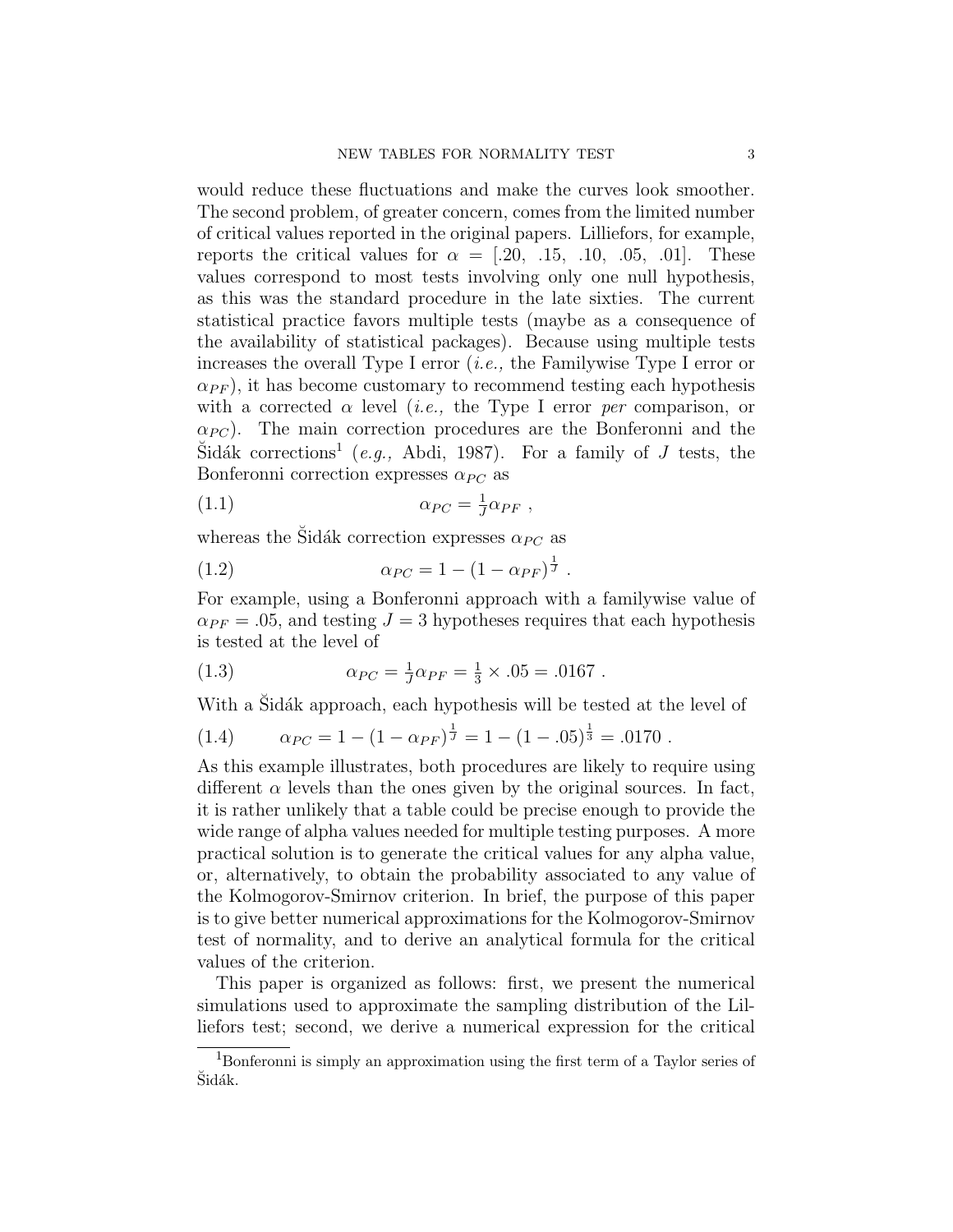values of the criterion as a function of the sample size and the  $\alpha$  level; third, we give a numerical approximation of the probability associated to the criterion.

# 2. Monte Carlo Approximation of the Sampling DISTRIBUTION

2.1. Computation of the criterion for the Kolmogorov-Smirnov test of normality. The null hypothesis tested by the Lilliefors test is

 $H_0$  = The sample comes from a normal population  $(2.1)$  with unknown mean and variance.

2.1.1. *Notations*. The sample for the test is made of N scores, each of them denoted  $X_i$ . The sample mean is denoted M and the sample variance is denoted  $S^2$ . The criterion for the Lilliefors test is denoted  $D_L$ . It is computed from  $Z_i$  scores which are obtained with the following formula:

$$
(2.2) \t\t Z_i = \frac{X_i - M}{S}
$$

where  $S$  is the square root of

(2.3) 
$$
S^{2} = \frac{\sum_{i}^{N} (X_{i} - M)^{2}}{N - 1}
$$

and M is

$$
(2.4) \t\t\t M = \frac{1}{N} \sum_{i}^{N} X_i.
$$

The criterion  $D_L$  is

(2.5) 
$$
D_L = \max_i \{ |\mathcal{S}(Z_i) - \mathcal{N}(Z_i)|, |\mathcal{S}(Z_i) - \mathcal{N}(Z_{i-1})| \}
$$

where  $S$  is the relative frequency associated with  $Z_i$ . It corresponds to the proportion of scores smaller or equal to  $Z_i$  and where N is the probability associated to a normally distributed variable  $Z_i$  with mean  $\mu = 0$  and standard deviation  $\sigma = 1$ . The term  $|\mathcal{S}(Z_i) - \mathcal{N}(Z_{i-1})|$  is needed to take into account that, because the empirical distribution is discrete, the maximum absolute difference can occur at either endpoints of the empirical distribution.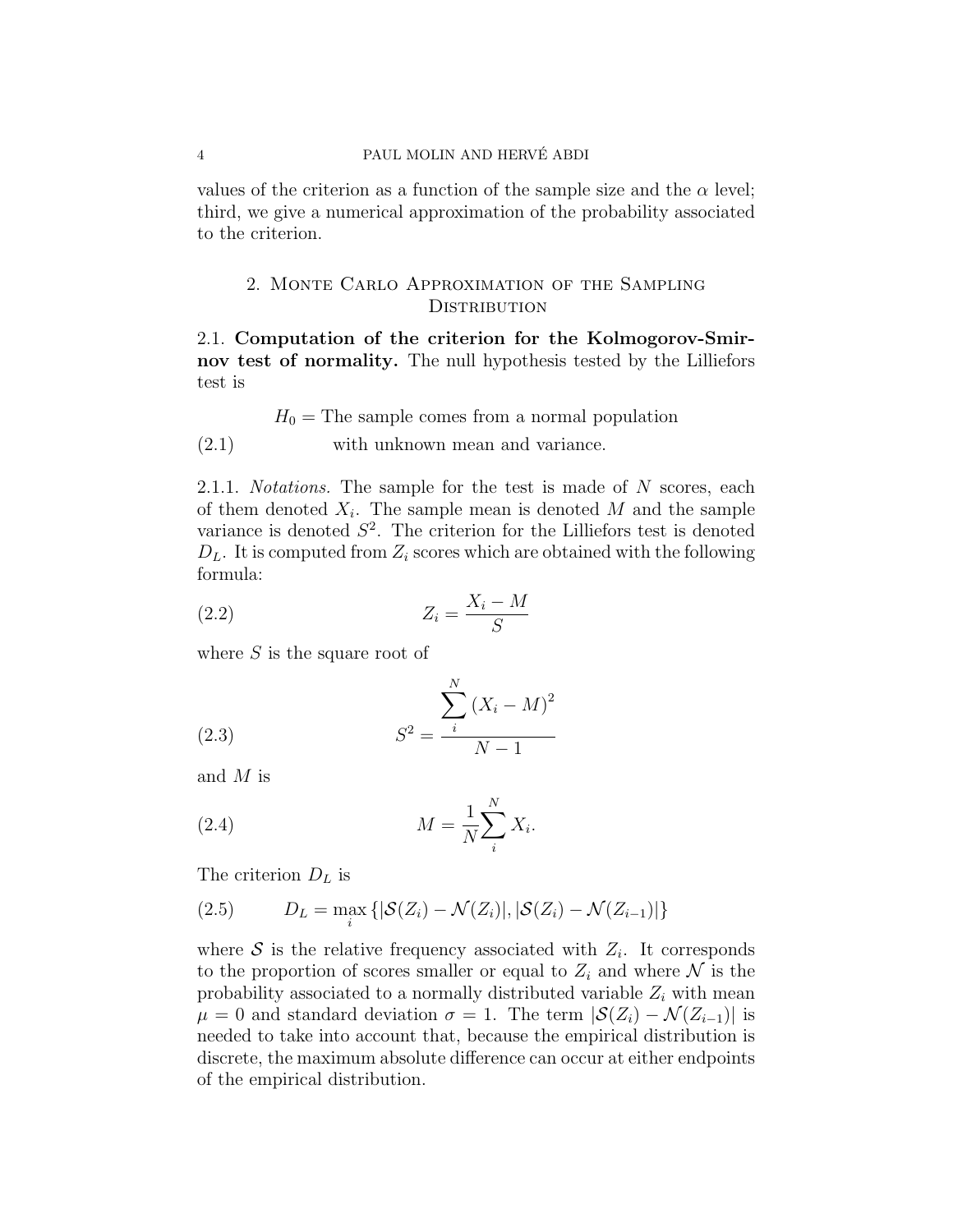

Figure 2. Plot of the new critical values for the Kolmogorov-Smirnov test of normality. The critical values are ploted as a function of the sample size and the  $\alpha$ level.

2.2. Numerical simulations. The principle of the Monte Carlo simulations is to approximate the sampling distribution of the  $D<sub>L</sub>$  criterion from its relative frequency distribution obtained when the null hypothesis is true. For a sample of size  $N > 3$ , the sampling distribution is obtained by first generating a total of  $K$  random samples of size  $N$ , and computing for each sample the value of the  $D<sub>L</sub>$  criterion. Then, the relative frequency distribution of the criterion estimates its sampling distribution. The critical value for a given  $\alpha$  level is computed as the  $K(1 - \alpha)$ th percentile of the relative frequency distribution.

The numerical simulations were performed on IBM RS6000-590 running  $\overline{A}$  and  $\overline{A}$ . The program (available from the authors) was written using the MATLAB programming language (version  $4.2c$ ). The random number generator used was randn (Forsythe, Malcom, Moler, 1977).

2.3. Results. The new values for the Kolmogorov-Smirnov test of normality are given in Table 1. For ease of comparison with the original values computed by Lilliefors (cf. Figure 1), the results are displayed in Figure 2. As expected from the large sample size of our simulations, the curves of the new simulations are much smoother than the original ones.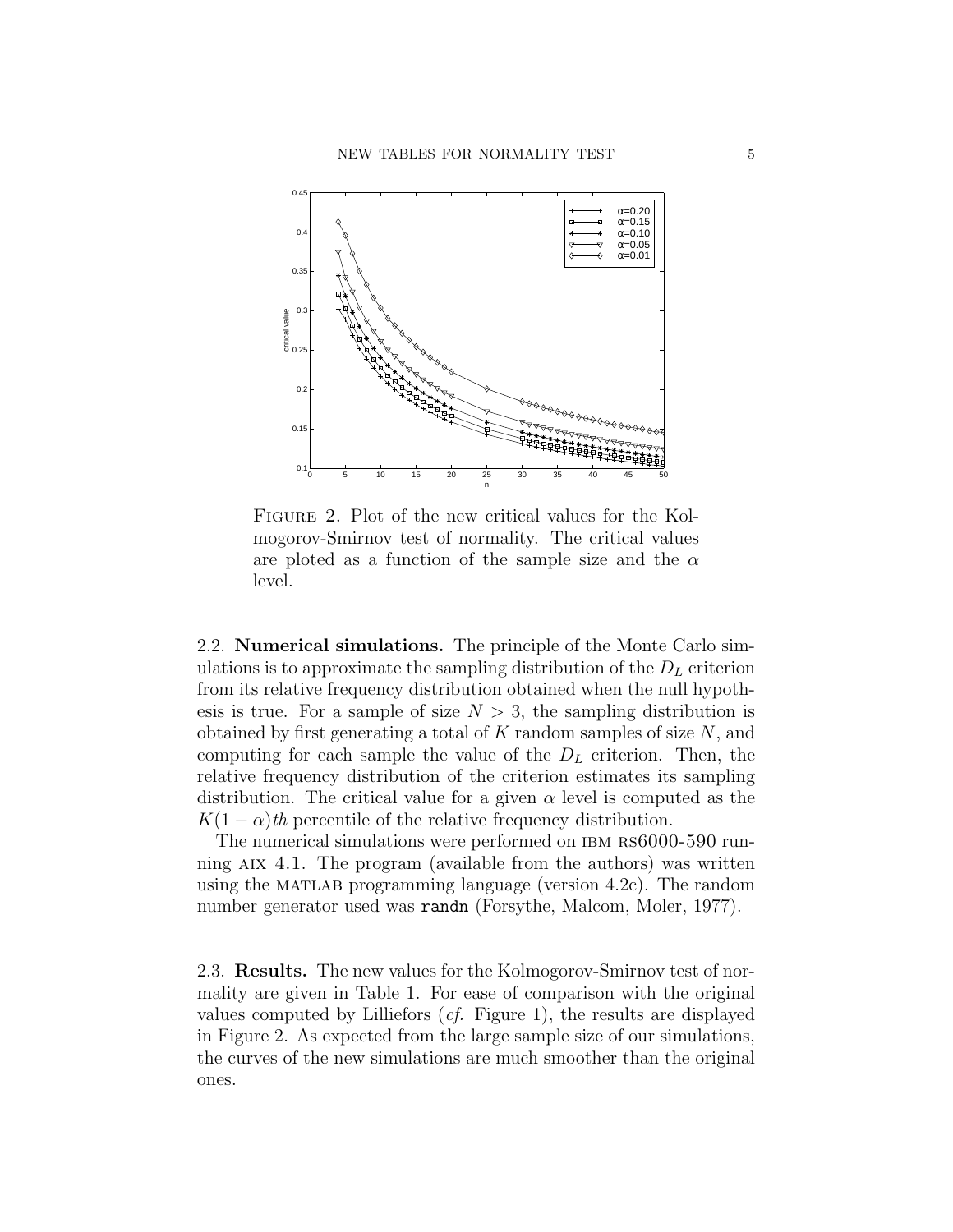| N                | $\alpha = 0.20$ | $\alpha = 0.15$ | $\alpha = 0.10$ | $\alpha = 0.05$ | $\alpha = 0.01$ |
|------------------|-----------------|-----------------|-----------------|-----------------|-----------------|
|                  |                 |                 |                 |                 |                 |
| $\boldsymbol{4}$ | 0.3027          | 0.3216          | 0.3456          | 0.3754          | 0.4129          |
| $\sqrt{5}$       | 0.2893          | 0.3027          | 0.3188          | 0.3427          | 0.3959          |
| $\it 6$          | 0.2694          | 0.2816          | 0.2982          | 0.3245          | 0.3728          |
| $\overline{7}$   | 0.2521          | 0.2641          | 0.2802          | 0.3041          | 0.3504          |
| $\boldsymbol{8}$ | 0.2387          | 0.2502          | 0.2649          | 0.2875          | 0.3331          |
| $\boldsymbol{g}$ | 0.2273          | 0.2382          | 0.2522          | 0.2744          | 0.3162          |
| 10               | 0.2171          | 0.2273          | 0.2410          | 0.2616          | 0.3037          |
| 11               | 0.2080          | 0.2179          | 0.2306          | 0.2506          | 0.2905          |
| 12               | 0.2004          | 0.2101          | 0.2228          | 0.2426          | 0.2812          |
| 13               | 0.1932          | 0.2025          | 0.2147          | 0.2337          | 0.2714          |
| 14               | 0.1869          | 0.1959          | 0.2077          | 0.2257          | 0.2627          |
| 15               | 0.1811          | 0.1899          | 0.2016          | 0.2196          | 0.2545          |
| 16               | 0.1758          | 0.1843          | 0.1956          | 0.2128          | 0.2477          |
| 17               | 0.1711          | 0.1794          | 0.1902          | 0.2071          | 0.2408          |
| 18               | 0.1666          | 0.1747          | 0.1852          | 0.2018          | 0.2345          |
| 19               | 0.1624          | 0.1700          | 0.1803          | 0.1965          | 0.2285          |
| $20\,$           | 0.1589          | 0.1666          | 0.1764          | 0.1920          | 0.2226          |
| 25               | 0.1429          | 0.1498          | 0.1589          | 0.1726          | 0.2010          |
| $30\,$           | 0.1315          | 0.1378          | 0.1460          | 0.1590          | 0.1848          |
| $31\,$           | 0.1291          | 0.1353          | 0.1432          | 0.1559          | 0.1820          |
| 32               | 0.1274          | 0.1336          | 0.1415          | 0.1542          | 0.1798          |
| $33\,$           | 0.1254          | 0.1314          | 0.1392          | 0.1518          | 0.1770          |
| 34               | 0.1236          | 0.1295          | 0.1373          | 0.1497          | 0.1747          |
| $35\,$           | 0.1220          | 0.1278          | 0.1356          | 0.1478          | 0.1720          |
| 36               | 0.1203          | 0.1260          | 0.1336          | 0.1454          | 0.1695          |
| $37\,$           | 0.1188          | 0.1245          | 0.1320          | 0.1436          | 0.1677          |
| $38\,$           | 0.1174          | 0.1230          | 0.1303          | 0.1421          | 0.1653          |
| 39               | 0.1159          | 0.1214          | 0.1288          | 0.1402          | 0.1634          |
| 40               | 0.1147          | 0.1204          | 0.1275          | 0.1386          | 0.1616          |
| 41               | 0.1131          | 0.1186          | 0.1258          | 0.1373          | 0.1599          |
| 42               | 0.1119          | 0.1172          | 0.1244          | 0.1353          | 0.1573          |
| 43               | 0.1106          | 0.1159          | 0.1228          | 0.1339          | 0.1556          |
| 44               | 0.1095          | 0.1148          | 0.1216          | 0.1322          | 0.1542          |
| $45\,$           | 0.1083          | 0.1134          | 0.1204          | 0.1309          | 0.1525          |
| 46               | 0.1071          | 0.1123          | 0.1189          | 0.1293          | 0.1512          |
| 47               | 0.1062          | 0.1113          | 0.1180          | 0.1282          | 0.1499          |
| $48\,$           | 0.1047          | 0.1098          | 0.1165          | 0.1269          | 0.1476          |
| $49\,$           | 0.1040          | 0.1089          | 0.1153          | 0.1256          | 0.1463          |
| $50\,$           | 0.1030          | 0.1079          | 0.1142          | 0.1246          | 0.1457          |

Table 1. Table of the critical values for the Kolmogorov-Smirnov test of normality obtained with  $K =$ , 000 samples for each sample size. The intersection of a given row and column shows the critical value  $\mathsf{C}(N, \alpha)$ for the sample size labelling the row and the alpha level labelling the column.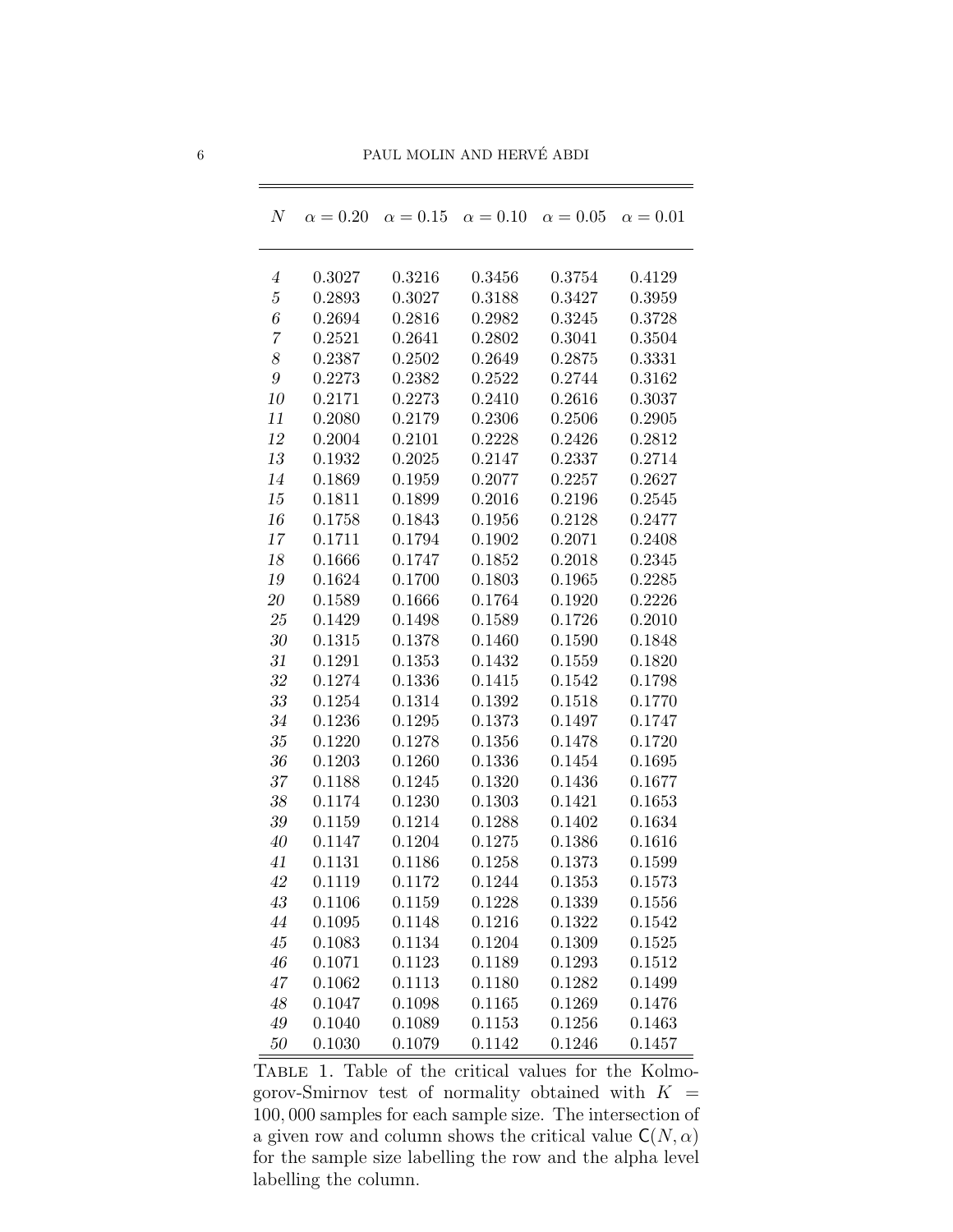### 3. Numerical approximations for the critical values

Recall that Dagnelie (1968) indicated that the critical values given by Lilliefors can be approximated numerically. Specifically, the critical values  $C(N, \alpha)$  can be obtained as a function of  $\alpha$  and the sample size (denoted  $N$ ) with an expression of the form

(3.1) 
$$
\mathsf{C}(N,\alpha) = \frac{a(\alpha)}{\sqrt{N+1.5}} ,
$$

where  $a(\alpha)$  is a function of  $\alpha$ . This approximation is precise enough when  $N > 4$ , and for the usual alpha levels of  $\alpha = .05$  [ $a(\alpha) = 0.886$ ] and  $\alpha = .01$  [ $a(\alpha) = 1.031$ ], but does not give good results for other alpha levels. However, Equation 3.1 suggests a more general expression for the value  $C(N, \alpha)$  as a function of the sample size and the  $\alpha$  value of the form:

(3.2) 
$$
\mathsf{C}(N,\alpha) = \frac{a(\alpha)}{\sqrt{N + b(\alpha)}}.
$$

For mathematical tractability, it is convenient to re-express Equation 3.2 in order to indicate a linear relationship between the parameters. This is obtained by the transformation

(3.3) 
$$
C(N, \alpha)^{-2} = A(\alpha)N + B(\alpha) ,
$$

with

$$
(3.4) \qquad A(\alpha) = a(\alpha)^{-2} \Longleftrightarrow a(\alpha) = A(\alpha)^{-\frac{1}{2}}
$$

(3.5) 
$$
B(\alpha) = b(\alpha)a(\alpha)^{-2} \Longleftrightarrow b(\alpha) = B(\alpha)A(\alpha)^{-1}.
$$

Figure 3 illustrates the linearity of the relationship between  $C(N, \alpha)^{-2}$ and N when  $\alpha$  is given.

3.0.1. Fitting  $A(\alpha)$  and  $B(\alpha)$ . The relationship between  $A(\alpha)$  and  $B(\alpha)$ is clearly nonlinear as illustrated by Figure 4 which plots  $A(\alpha)$  and  $B(\alpha)$  as a function of  $\alpha$ .

A stepwise polynomial multiple regression was used to derive a polynomial approximation for  $A(\alpha)$  and  $B(\alpha)$  as a function of  $\alpha$ . We found that a polynomial of degree 6 gave the best fit when using the maximal absolute error as a criterion (see Table 3).

The coefficients of the polynomial were found to be equal to:

$$
A(\alpha) = +6.32207539843126 - 17.1398870006148(1 - \alpha) + 38.42812675101057(1 - \alpha)^2 - 45.93241384693391(1 - \alpha)^3 + 7.88697700041829(1 - \alpha)^4 + 29.79317711037858(1 - \alpha)^5 - 18.48090137098585(1 - \alpha)^6.
$$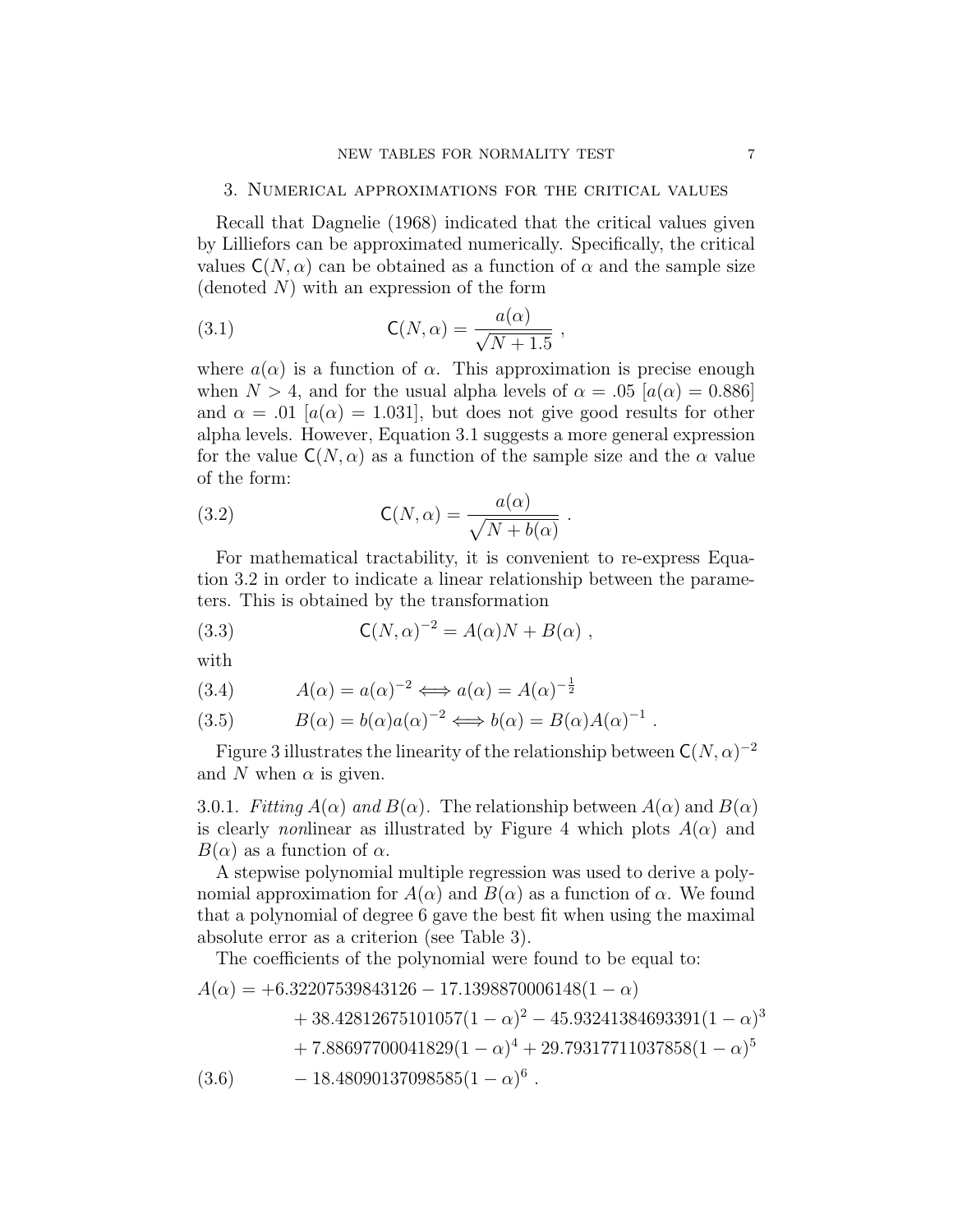

FIGURE 3. Dependence of critical values with respect to  $n$ .



FIGURE 4. Dependence of coefficients  $a(\alpha)$  and  $b(\alpha)$  vs  $\alpha$ .

and

$$
B(\alpha) = +12.940399038404 - 53.458334259532(1 - \alpha) + 186.923866119699(1 - \alpha)^2 - 410.582178349305(1 - \alpha)^3 + 517.377862566267(1 - \alpha)^4 - 343.581476222384(1 - \alpha)^5 (3.7) + 92.123451358715(1 - \alpha)^6.
$$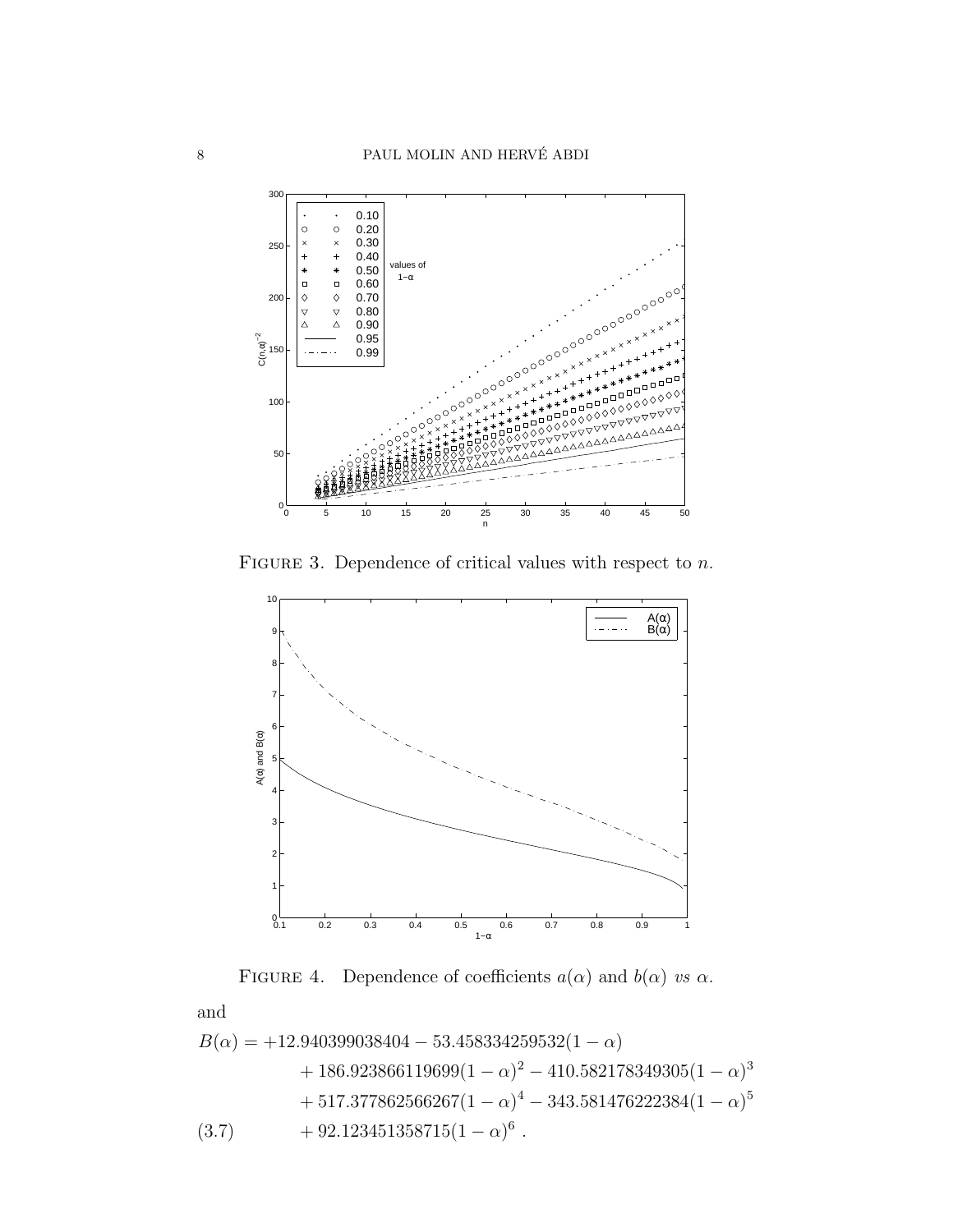TABLE 2. Maximum residual of polynomial regressions.

| Degree | Max. Diff. |
|--------|------------|
| 3      | 0.0146     |
| 4      | 0.0197     |
| 5      | 0.0094     |
| 6      | 0.0092     |
| 7      | 0.0113     |
| 8      | 0.0126     |
| 9      | 0.0140     |
| 10     | 0.0146     |

Table 3. Maximum absolute value of the residual for the polynomial approximation of  $C(N, \alpha)$  from  $A(\alpha)$  and  $B(\alpha)$ . The smallest value is reached for a degree 6 polynomial (in boldface) .

The quality of the prediction is illustrated in Figure 5, which shows the predicted and actual values of  $A(\alpha)$  and  $B(\alpha)$  as well as the error of prediction plotted as a function of  $\alpha$ . The predicted values overlap almost perfectly with the actual values (and, so the error is always small); this confirms the overall good quality of the prediction.

### 4. FINDING THE PROBABILITY ASSOCIATED TO  $D_L$

Rather than using critical values for hypothesis testing, an alternative strategy is to work directly the probability associated to a specific value of  $D_L$ . The probability associated to a given value of  $D_L$  is denoted  $Pr(D_L)$ . If this probability is smaller than the  $\alpha$  level, the null hypothesis is rejected. It does not seem possible to find an analytic expression for  $Pr(D_L)$  (or at least, we failed to find one!). However, the results of the previous section suggest an algorithmic approach which can easily be programmed. In short, in this section we derive a polynomial approximation for  $Pr(D_L)$ .

The starting point comes from a the observation that  $B(\alpha)$  can be predicted from  $A(\alpha)$  using a quadratic regression  $(R^2 = .99963)$  as:

(4.1) 
$$
B(\alpha) = b_0 + b_1 A(\alpha) + b_2 A(\alpha)^2 + \epsilon.
$$

where  $\epsilon$  is the error of prediction, and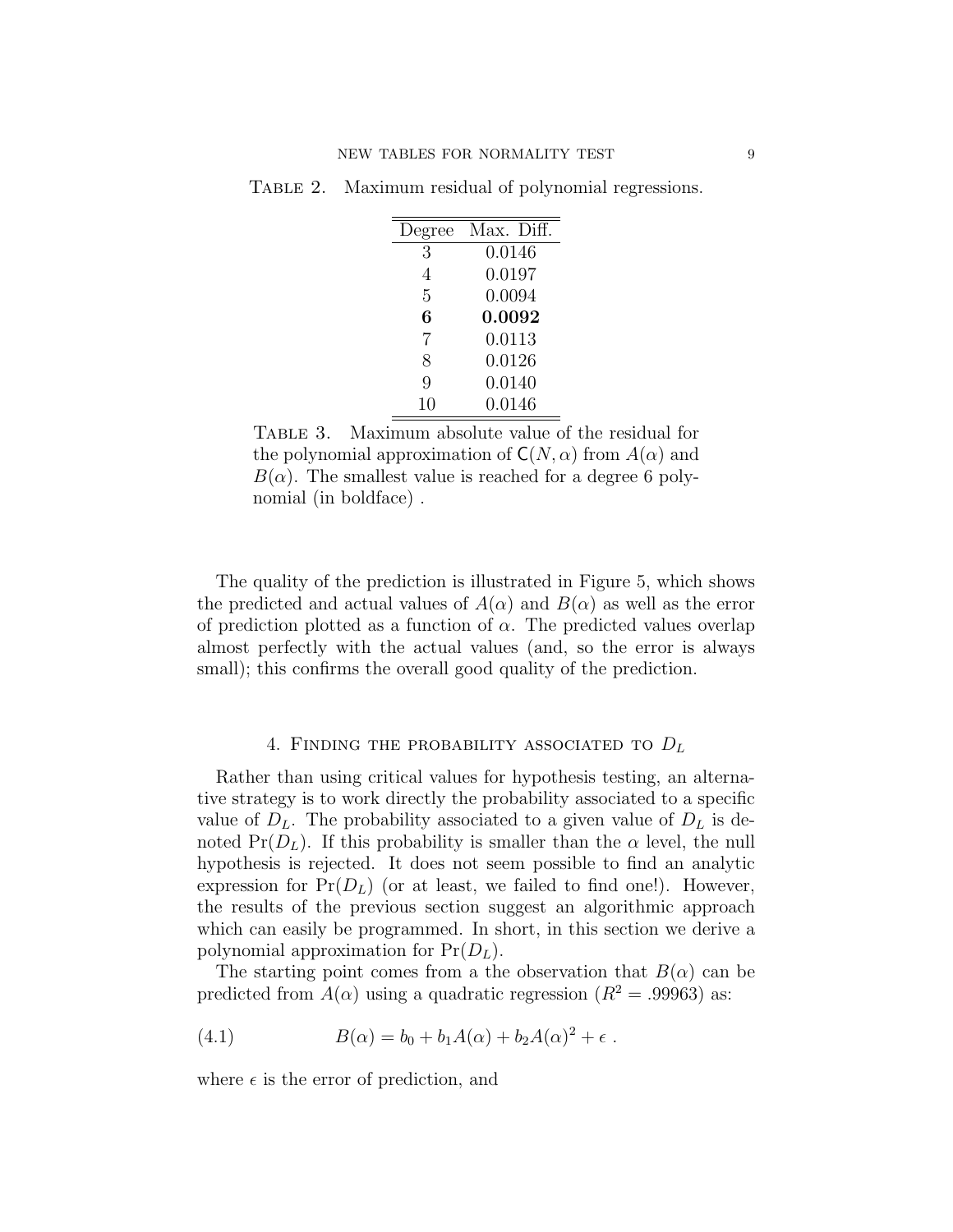

FIGURE 5. Polynomial regressions of coefficients  $A(\alpha)$ and  $B(\alpha)$ *vs*  $\alpha$ : predicted values and residuals.

(4.2) 
$$
b_2 = 0.08861783849346
$$

$$
b_1 = 1.30748185078790
$$

$$
b_0 = 0.37872256037043
$$

Plugging this last equation in Equation 3.3, and replacing  $C(N, \alpha)$ by  $D_L$  gives:

(4.3) 
$$
D_L^{-2} = b_0 + (b_1 + N)A(\alpha) + b_2A(\alpha)^2.
$$

When  $D_L$  and N are known, and  $A(\alpha)$  is the unknown. Therefore,  $A(\alpha)$  is a solution of the following quadratic equation:

(4.4) 
$$
b_0 + (b_1 + N)A(\alpha) + b_2A(\alpha)^2 - D_L^{-2} = 0.
$$

The solution of this equation is obtained from the traditional quadratic formula:

(4.5) 
$$
A(\alpha) = \frac{-(b_1 + N) + \sqrt{(b_1 + N)^2 - 4b_2(b_0 - D_L^{-2})}}{2b_2}.
$$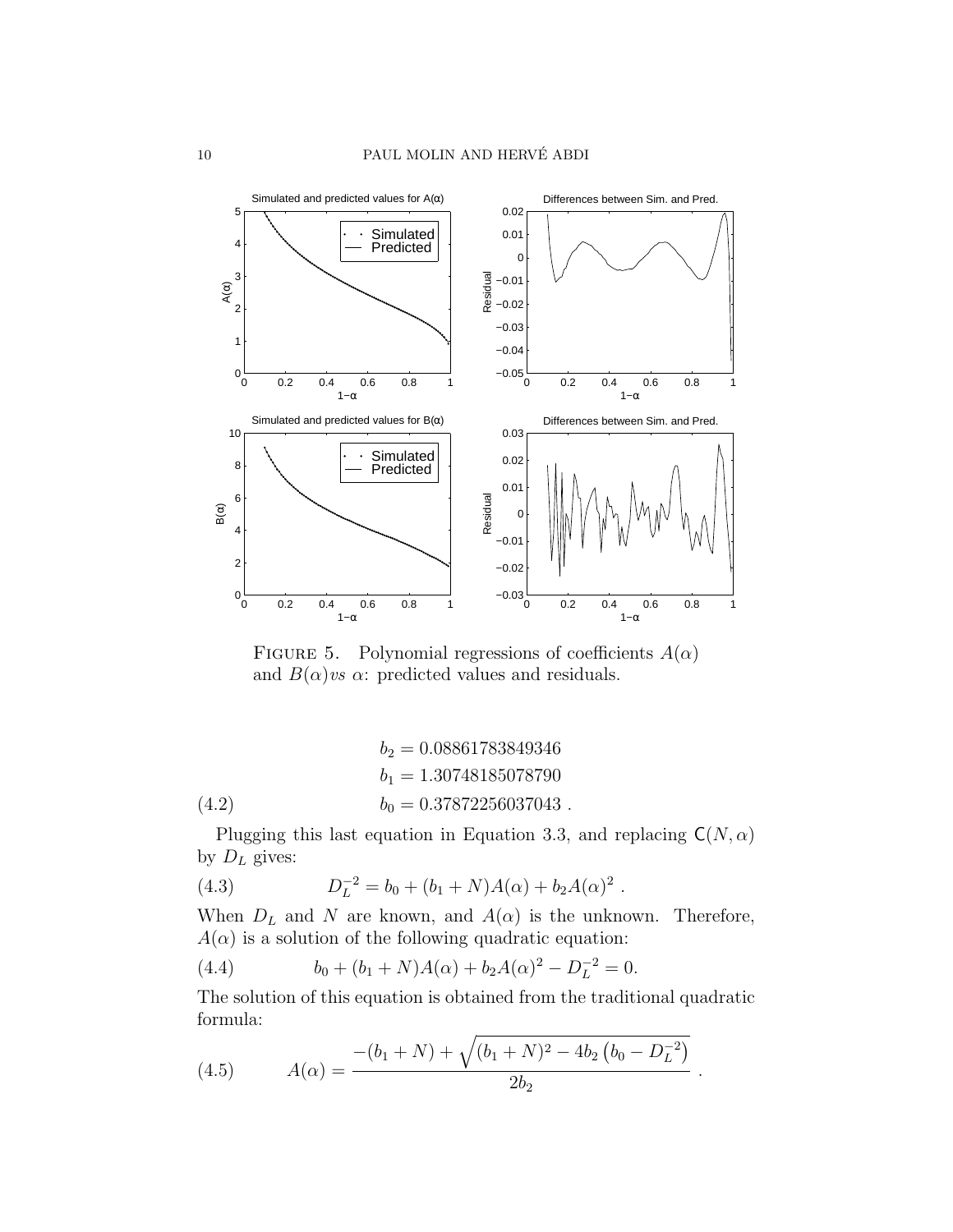We need, now, to obtain  $Pr(D_L)$  as a function of  $A(\alpha)$ . To do that, first we solve Equation 4.5, for  $A(\alpha)$ . Second, we express  $\alpha$  as a function of  $A(\alpha)$ . The value of  $\alpha$  corresponding to a given value of  $A(\alpha)$  will give  $Pr(D_L)$ . We found that  $\alpha$  can be expressed as a degree 10 polynomial in  $A(\alpha)$  (a higher polynomial does not improve the quality of prediction). Therefore  $Pr(D_L)$  can be estimated, from  $A(\alpha)$ , as

$$
Pr(D_L) = -.37782822932809 + 1.67819837908004A(\alpha) - 3.02959249450445A(\alpha)^{2} + 2.80015798142101A(\alpha)^{3} - 1.39874347510845A(\alpha)^{4} + 0.40466213484419A(\alpha)^{5} - 0.06353440854207A(\alpha)^{6} + 0.00287462087623A(\alpha)^{7} + 0.00069650013110A(\alpha)^{8} - 0.00011872227037A(\alpha)^{9} + 0.00000575586834A(\alpha)^{10} + \epsilon.
$$

For example, suppose that we have obtained a value of  $D<sub>L</sub> = .1030$ from a sample of size  $N = 50$ . (Table 1 shows that  $Pr(D_L) = .20$ .) To estimate  $Pr(D_L)$  we need first to compute  $A(\alpha)$ , and then use this value in Equation 4.6. From Equation 4.5, we compute the estimate of  $A(\alpha)$  as:

$$
A(\alpha) = \frac{-(b_1 + N) + \sqrt{(b_1 + N)^2 - 4b_2 (b_0 - D_L^{-2})}}{2b_2}
$$
  
= 
$$
\frac{-(b_1 + 50) + \sqrt{(b_1 + 50)^2 - 4b_2 (b_0 - .1030^{-2})}}{2b_2}
$$

 $(4.7)$  = 1.82402308769590.

Plugging in this value of  $A(\alpha)$  in Equation 4.6 gives

(4.8) Pr(DL) = .19840103775379 ≈ .20 .

As illustrated by this example, the approximated value of  $Pr(D_L)$  is correct for the first two decimal values.

#### 5. Conclusion

In this paper we give a new table for the critical values of the Lilliefors test. We also derive numerical approximations that give directly the critical values and the probability associated to a given value of the criterion for this test.